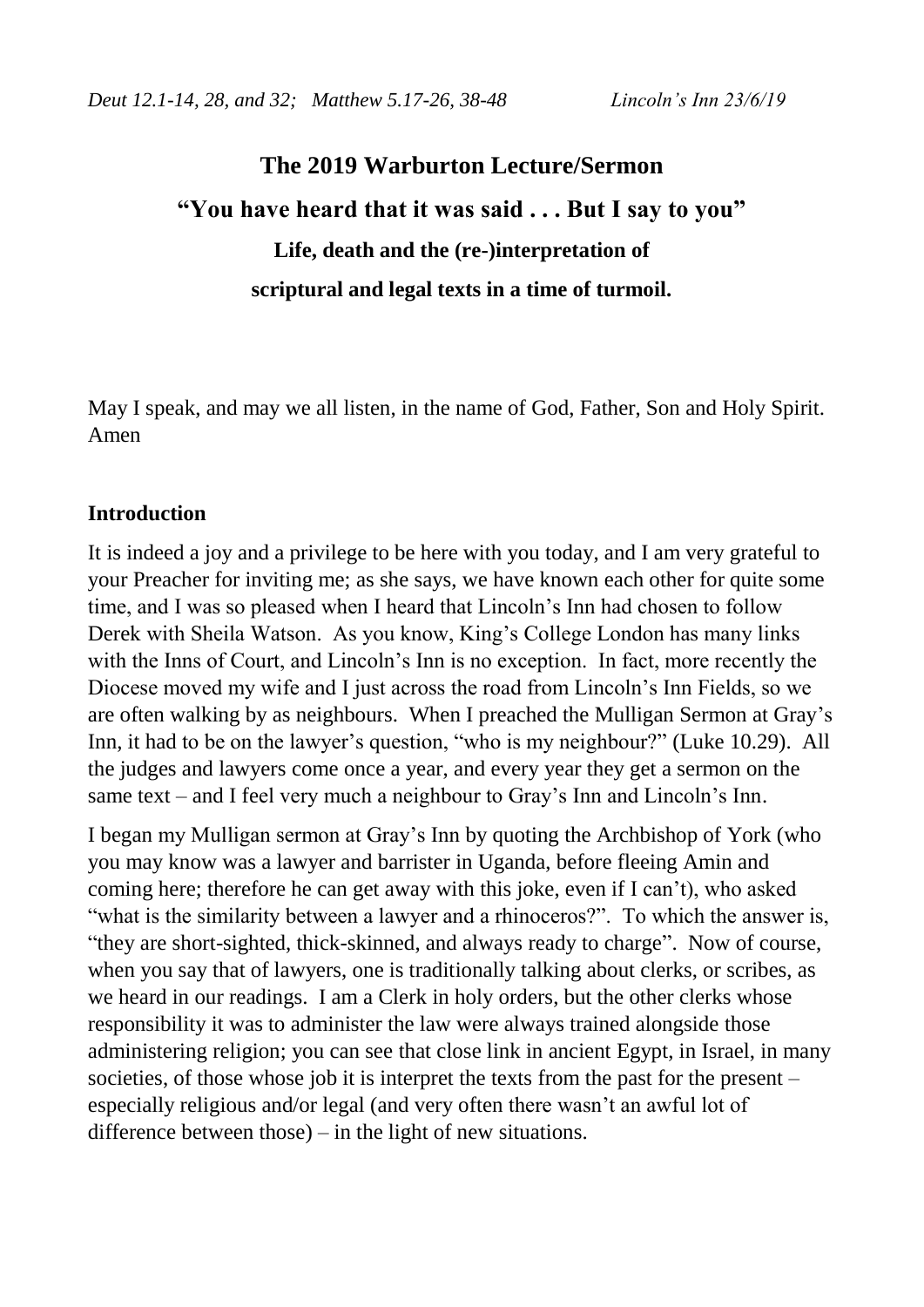## **William Warburton (1698 – 1779)**

This is exemplified in the career of William Warburton himself, who as I'm sure you know followed his father into a legal career, practising as an attorney between 1719 and 1723, but then moved across to the Church, being ordained deacon in 1723 and priest in 1727.

He wrote extensively on both theological and ecclesiastical issues, but also wrote on a number of legal topics. I was delighted to read that his interests also encompassed literary criticism, and we'll be having some of that today – this was a field where his "sharply expressed views divided opinion" (but I'll leave you to decide if that's true of the current preacher – I mean me as preacher of the sermon, that is, not your illustrious Venerable Watson!).

Warburton was appointed Preacher of Lincoln's Inn in 1746, and became Bishop of Gloucester in 1760, although he continued here at Lincoln's Inn for another year.

When the lecture was founded in 1768, it was "for proving the Truth of the Christian Religion from the completion of those Prophecies in the Old and New Testament which relate to the Christian Church", and when Lincoln's Inn very generously decided to rejuvenate the Warburton Lectures in 1985, they revised it as "To interpret and apply the truth of revealed religion in general and of the Christian in particular including, if thought fit, the relationship between the concepts and practice of law and the principles and practice of religion."

So, today, I very much want to look at that central topic of "the relationship between *the concepts and practice of law and the principles and practice of religion*" in the light of how "*those Prophecies in the Old Testament*" (as in Deut 24) relate to Jesus' teaching (as exemplified in Matt 5)

## **Many links with King's College London**

But of course, this isn't the first link with King's College London. The Warburton Lecturer from 1845 to 1853 was FD Maurice (and I was delighted to see the portrait of him on the wall there), who once again was a lawyer turned priest: he read civil law at Cambridge in 1823, came here to read for the bar, and returned to Cambridge where he obtained a first-class degree in civil law in 1827. Along the way, he got himself ordained, and became chaplain of Guy's Hospital in 1836, where he took up residence and "lectured the students on moral philosophy", continuing to hold that post until 1860. (And of course today, the Chaplaincy at Guy's is very much part of King's.)

Maurice was elected professor of English literature and history at King's College London, in 1840 (because at that point there wasn't a Theology Department), and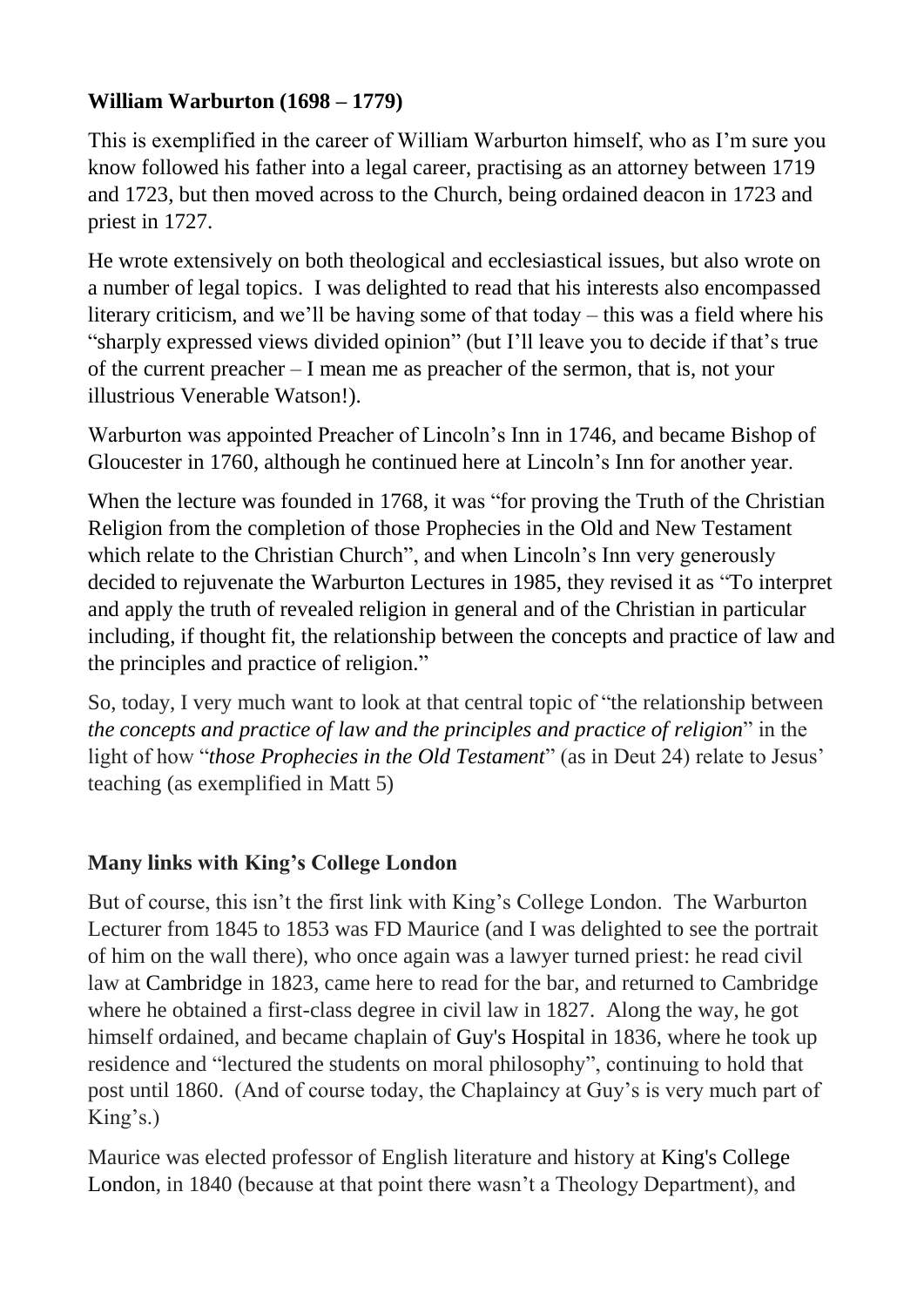when the Theological Department was founded in 1846, primarily to provide a cheaper training for clergy, for the great Victorian expansion into Hackney Fields and Islington and so on, he became a Professor of Divinity there as well. Around then is when he became Preacher and chaplain of Lincoln's Inn. Following his *Theological Essays* of 1853, he was dismissed when the then Prime Minster put a lot of pressure on King's to get rid of him – officially, because he quibbled with the King James translation of the Greek word '*aionios*', which was "everlasting", while Maurice preferred "eternal", because he said "what kind of God subjects his creatures to everlasting punishment?", quite rightly pointing out that the Greek means 'eternal'. However, I suspect the fact that he was a founder of the Christian Socialist movement and at the time campaigning with his friend Charles Kingsley for the rights of young chimney boys and so on, had a lot more to do with Number 10's disagreement with him than the translation of a particular Greek word. But of course, even King's now honours him with the FD Maurice Professorship of Moral and Social Theology.

Interestingly, a predecessor of his, the Warburton lecturer in 1837 to 1840, was Alexander McCaul who was professor of Hebrew and rabbinical literature at King's in 1841, long before we had a Theology Department, and he also held the Chair of Divinity.

Alongside a list of very distinguished preachers, I see you have my great predecessor, Sidney Evans, who was Dean of King's for some 23 years, and who I have just passed as the longest-serving Dean; he was Preacher of Gray's Inn, but did the Warburton in 1969 and 1970. Also Rabbi Lord Sacks in 1993, Alister McGrath in 2006, and Ben Quash on the King James Bible in 2011 – all of whom have taught at King's. Subsequently, in 2012 Paula Gooder, in 2013 Nicholas Sagovsky, and in 2016 Sam Wells, all of whom I have supported to honorary or visiting positions at King's – so we're doing quite well at supplying you with Warburton lecturers! And therefore it is a great honour to be asked to join this distinguished list in this my final year as Dean of King's College London.

#### **The role of lawyers and judges in reinterpreting text today**

In our country we have a threefold system of law, as far as I understand it (and forgive me for trying to teach you to suck eggs): Parliament makes the law, the police enforce it and bring people to the courts for justice, and lawyers and judges interpret it. As far as I understand it (as a mere clerk in holy orders, and therefore this is the one occasion I can say that I understand it as a layman!), judges are not allowed or supposed to make new law – that is the job of Parliament. On the other hand, lawyers and especially barristers from these Inns of Court present interpretations of the law and argue about what the text really means, so the judge can pass judgement, thus deciding the interpretation – or possibly the (re)interpretation - which becomes legal precedent. So, the question is, do we have here a kind of 'legal fiction' where judges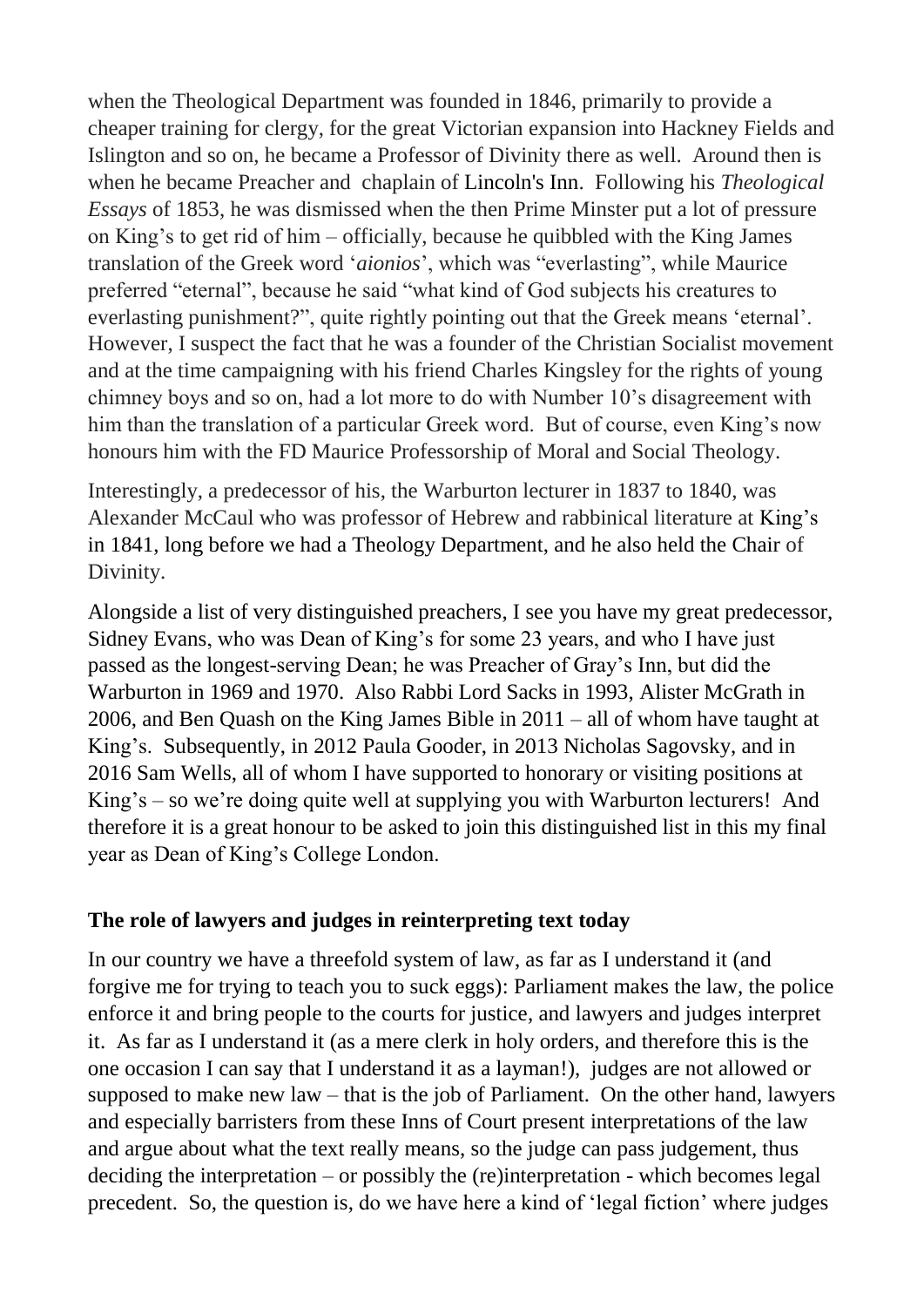are not meant to be making new law – and yet we all know that new interpretations of the law are needed for new situations today, otherwise the whole thing breaks down and the law becomes an ass.

### *Donoghue v Stevenson*

I gather that a famous example of this is Donoghue v Stevenson (1928-32), which I'm sure is familiar to everyone here, where May Donoghue was taken ill because of a snail in her ginger beer. Previously, common law only acknowledged a duty of care to people harmed by negligent acts in specific and limited circumstances; for instance where a contract existed between the parties, or where a manufacturer was making something dangerous, or acting fraudulently. None of which applied to May Donoghue's snail in her ginger beer, and therefore, as the law stood, she could not take legal action over the snail.

However, a solicitor, Walter Leechman, had already brought two cases against another drinks manufacturer, AG Barr, alleging a dead mouse had been found in a bottle of their ginger beer (what it was about ginger beer in those days, I've no idea!) and lost both cases. But he issued May Donoghue's writ against David Stevenson, the manufacturer of the ginger beer – and since all this was happening in Glasgow, it went to the Outer House in 1930, where Lord Moncrieff gave judgement for Donoghue on the general principle, that there should be liability for negligent preparation of [food.](https://en.wikipedia.org/wiki/Food) Stevenson appealed the case to the [Inner House,](https://en.wikipedia.org/wiki/Inner_House) where it was heard by the same four judges who had found against the dead mice case, who allowed his appeal.

Donoghue filed a petition to appeal to the [House of Lords](https://en.wikipedia.org/wiki/Judicial_functions_of_the_House_of_Lords) where it was heard in December 1931 by [Lord Atkin,](https://en.wikipedia.org/wiki/James_Atkin,_Baron_Atkin) [Lord Thankerton](https://en.wikipedia.org/wiki/William_Watson,_Baron_Thankerton) and [Lord Macmillan,](https://en.wikipedia.org/wiki/Hugh_Macmillan,_Baron_Macmillan) who found in favour of Donoghue, and [Lord Buckmaster](https://en.wikipedia.org/wiki/Stanley_Buckmaster,_1st_Viscount_Buckmaster) and [Lord Tomlin,](https://en.wikipedia.org/wiki/Thomas_Tomlin,_Baron_Tomlin) who gave the minority view for Stevenson, the manufacturer.

Lord Atkin of Aberdovey gave the leading judgment that "The rule that you are to love your neighbour becomes in law 'You must not injure your neighbour'", (which is an interesting interpretation of love to 'not injure'), "and the lawyer's question: 'Who is my neighbour?' receives a restricted reply. You must take reasonable care to avoid acts or omissions which you can reasonably foresee would be likely to injure your neighbour." This is interesting to compare with Mulligan sermon, where I had to preach on the lawyer's question, "Who is my neighbour?".

Wikipedia, that fount of all knowledge, so beloved of undergraduates, states grandly, "And with those words the modern law of negligence was born." But of course, a law cannot be "born" from or by a judge's decision – only "made" by Parliament. Yet the effect of this interpretation of the law of negligence – or rather re-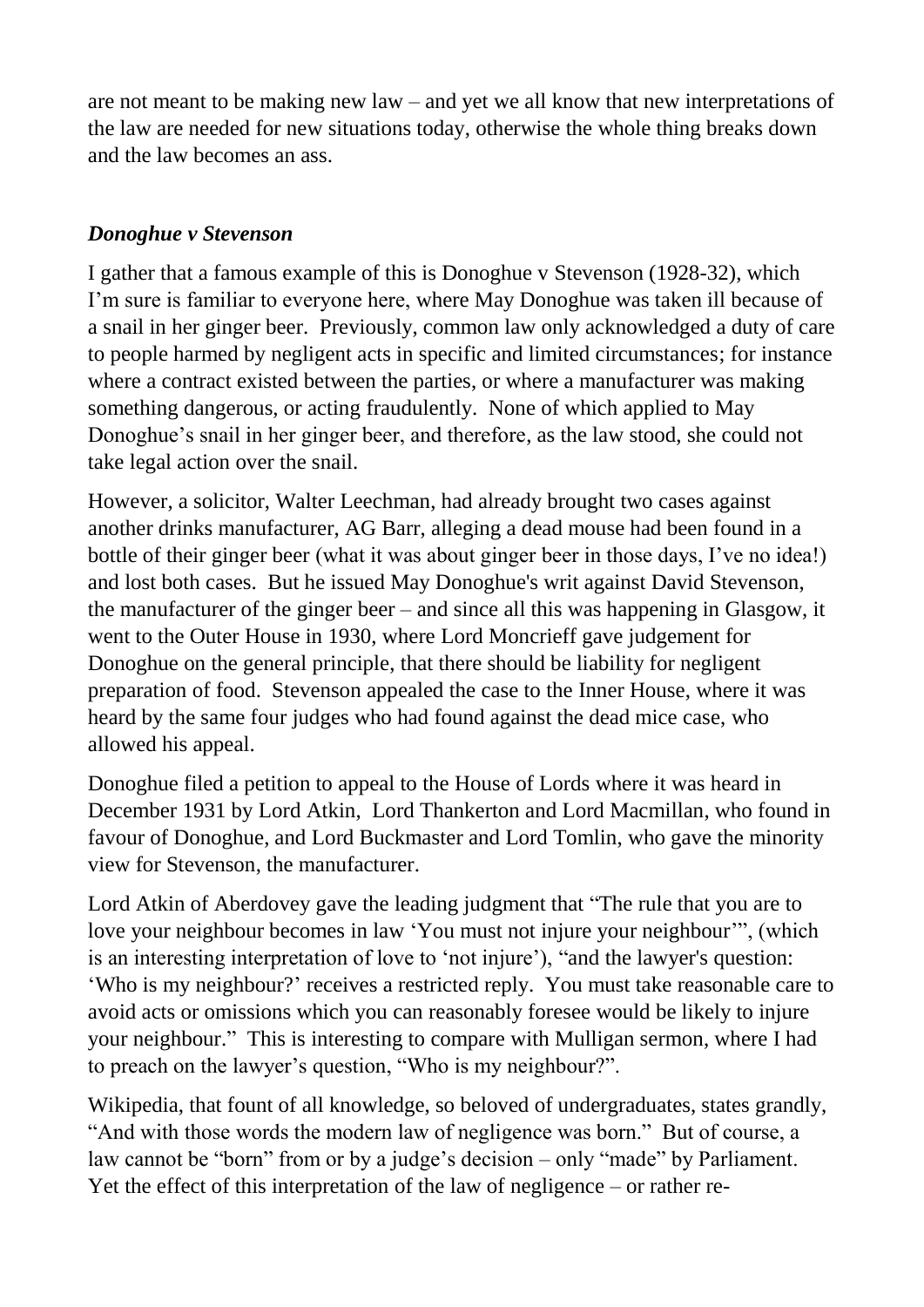interpretation - has been crucial for subsequent cases of negligence, as a precedent for cases like [Hedley Byrne v Heller](https://en.wikipedia.org/wiki/Hedley_Byrne_v_Heller) in 1963, [Home Office v Dorset Yacht Co](https://en.wikipedia.org/wiki/Home_Office_v_Dorset_Yacht_Co) in 1970, and [Caparo Industries plc v Dickman](https://en.wikipedia.org/wiki/Caparo_Industries_plc_v_Dickman) (1990). I have even discovered, and got very fascinated about, the great debate about whether there ever actually existed the "historical snail" in that ginger beer!

#### **Jesus in Matthew 5**

So let us turn from the "historical snail" to the "historical Jesus". In the start of the Sermon on the Mount in St Matthew's gospel, immediately after the famous Beatitudes, Jesus states some principles very clearly on the side of the conservative view that Law cannot be changed:

"Think not that I am come to destroy the law, or the prophets: I am not come to destroy, but to fulfil.

For verily I say unto you, Till heaven and earth pass, one jot or one tittle shall in no wise pass from the law, till all be fulfilled." (Matthew 5.17-18)

In the wonderful King James translation, 'jot' is a Jacobean transcription of the Greek *iota*, or *jot* in Hebrew, both referring to the letter 'i', to the littlest letter; and 'tittle', or *keraía* in Greek, is the mark of a pen, the way in which a scribe would provide punctuation or vowel points.

That's a pretty strong statement. And then Jesus goes on to say, on no less that six times in the rest of the chapter, "You have heard it was said, but I say to you …" (Matthew 5.21, 27, 31, 33, 38, 43). In which case, what Jesus seems to be doing is exactly what he's just said you shouldn't do, changing the law: he changes 'thou shalt not murder/kill' into you mustn't hate (5.21-26); he changes 'you mustn't commit adultery' into you mustn't lust (5.27-30); he turns the legal provision for divorce into adultery (5.31-32); he turns false witness/swearing falsely into any kind of swearing oaths (5.33-37) – which makes it very interesting when you get into court and you're supposed to swear an oath on the Bible where it tells you not to swear oaths! And as for the law of retribution, *lex talionis*, which limited revenge to 'eye for eye, tooth for tooth' rather than the previous Mafia-style approach, of 'you touch my sister, I kill you and burn your house', which was a way of limiting such escalation of violence, but Jesus changes it to complete non-resistance, turning the other cheek and giving away one's clothes (5.38-42). The statement about 'hating enemies' turns into love of enemies (5.43-47); and then the extraordinary command comes that you must exceed the righteousness of the scribes, the clerks, the lawyers, by being perfect "as your heavenly Father is perfect" (5.48).

What is more, although Jesus says "You have heard that it was said to those of ancient times", what actually he's quoting as those of "old times" are in fact three of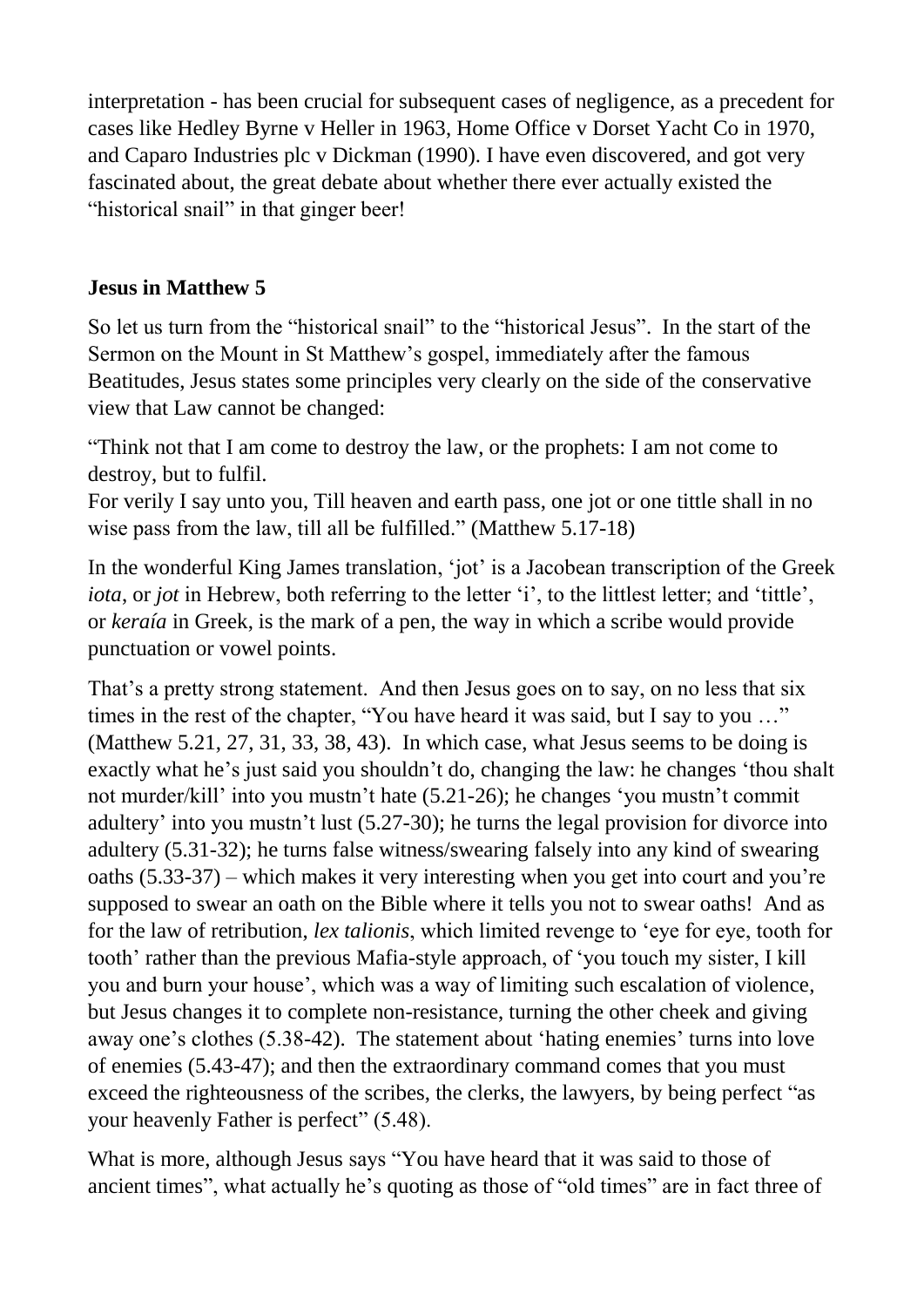the Ten Commandments – "thou shalt not murder/kill", "thou shalt not commit adultery" and "thou shalt not bear false witness". The others (on divorce, on the law of limitation of retribution, *lex talionis*, and on the total destruction of enemies) are found in other parts of the Torah, and across the rest of the Old Testament.

So not only is Jesus flatly contradicting the principles he just enunciated that one jot or tittle cannot pass from the law, he is apparently disagreeing with not just the Torah, but the very centre of it, the Ten Commandments. What on earth is he doing?

## **Old Testament background**

In fact, what he's doing is behaving like any other rabbi of his own day – and indeed how the rabbis and writers of the Old Testament behave.

In these politically correct times, I can only tell jokes against lawyers and barristers by quoting the barrister John Sentamu. Equally, I can only tell jokes about rabbis by quoting the former Chief Rabbi Jonathan Sacks, as mentioned a former Warburton lecturer here, who is a good friend and colleague; in fact, recently Meg and I have edited a big book with him. He's very fond of saying that 'where there are two rabbis, there are three opinions'; or 'did you hear the one about when they rescued the rabbi from the desert island where he'd been alone for a couple of decades, they asked him why he'd built two synagogues, and he said "that's the one I go to, and that's the one I wouldn't be seen dead in"!'. The whole of the rabbinic method is that you quote precedent: Rabbi Aciva says, and Rabbi Yakov says, and part of the rabbinic learning is to learn all of these different interpretations – just like the training of lawyers with all the various legal precedents.

So what Jesus is doing is drawing upon several well established principles for the interpretation – or dare one say (re-)interpretation - of law found within the Old Testament.

Firstly he begins by asserting the **fixed and unchangeable nature of the law** ("not one jot or tittle shall pass away"), and then proceeds, in fact, to change it. And if you look back at our Old Testament lesson, you'll see that in the Book of Deuteronomy it says at the start of the passage, "These are the statutes and judgements you must observe in the land" (Deut 12.1), and it concludes with verses 28 and 32, "Observe and hear all these words which I command thee, that it may go well with thee … What thing soever I command you, observe to do it: thou shalt not add thereto, nor diminish from it." This is a very clear statement: you must not change it, just like Jesus says.

However, the rest of the chapter (Deut 12) is a centralising project in which it makes clear that God can only be worshipped in one place (throughout there it says "the place the Lord thy God shall choose", and that's Jerusalem), while previously the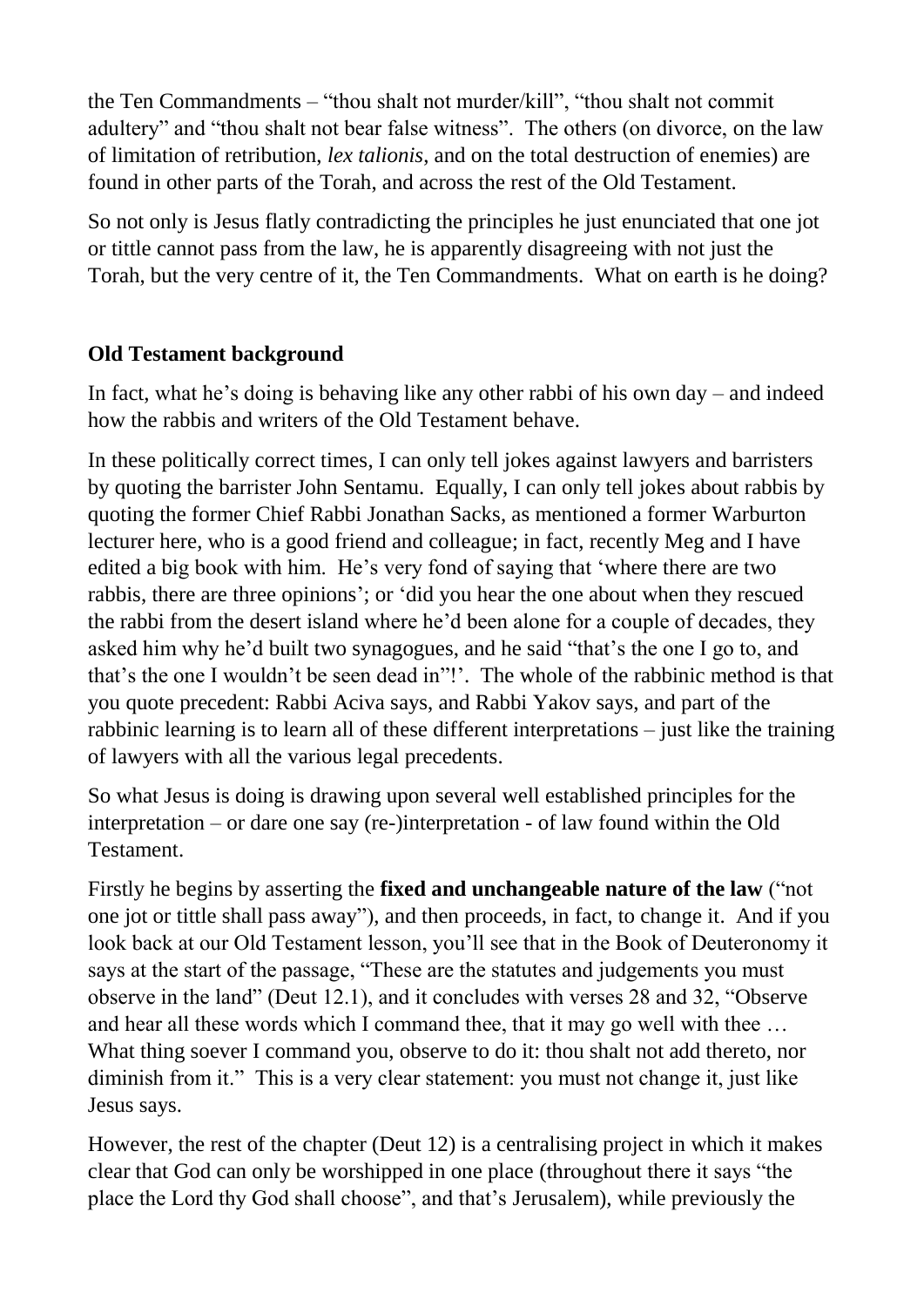Israelites set up altars everywhere (think of Jacob having the dream of the angels' ladder and taking the stone which had been his pillow and turning it into an altar; Gen 28). What is more, immediately after v.1 about "diligently observing" commandments, there is some very violent language:

"Ye shall utterly destroy all the places, wherein the nations which ye shall possess served their gods, upon the high mountains, and upon the hills, and under every green tree:

And ye shall overthrow their altars, and break their pillars, and burn their groves with fire; and ye shall hew down the graven images of their gods, and destroy the names of them out of that place." (Deut 12.2-3)

Although it sounds like it's about the places of the heathen, in fact it was the different places of the different shrines which the Israelites had built over many years. But in the great reforms of King Josiah of the 600s, everything was centralised into Jerusalem. And so here we have a reading that says don't change anything – and then proceeds to tell you actually that you can now only worship God in Jerusalem.

Secondly, Jesus calls the Ten Commandments, "You have heard that it was said to those of ancient times", and then reinterprets it in a completely new way. Similarly, the prophet Ezekiel talks of an ancient "proverb" that the "parents eat sour grapes and children's teeth are set on edge"; the principle that judgement passes from father to child down the generations. Ezekiel describes this as an ancient proverb, which he then replaces with "only the person who sins shall die" (18.1-9). Jesus' use of 'those of ancient times' avoids specific mention of the Ten Commandments in the same way that Ezekiel dismisses the former principle as an ancient 'proverb'.

Thirdly, Jesus uses well-known Old Testament phrases, like "thou shalt not murder", "thou shalt not commit adultery", and takes the basic rule "be holy as the Lord your God is holy" and interprets as "be perfect as God is perfect" to reassure his listeners that he is using old biblical language. In the same way, Deuteronomy takes the phrase "Take care that you do not offer your burnt offerings *at any place* you happen to see" (v.13), and where the same phrase translates the Hebrew in Exodus 20.24 that you can make an altar in any place that you see, coming straight after the Ten Commandments. ["You need make for me only an altar of earth and sacrifice on it your burnt offerings and your offerings of well-being, your sheep and your oxen; *in every place* where I cause my name to be remembered I will come to you and bless you."]

So is Jesus being deceptive? Actually, he's following typical legal, rabbinic, methods of (re-)interpretation of scriptural text. Of course, there is the question of the 'historical snail'; you can look at the comparable passage in the Sermon on the Plain in Luke's gospel, and "be holy as God is holy" there becomes "be merciful, as God is merciful" (Luke 6.36). Whichever version was said by the historical Jesus, at the very least, here we have an interpretation of Jesus put forward by a well trained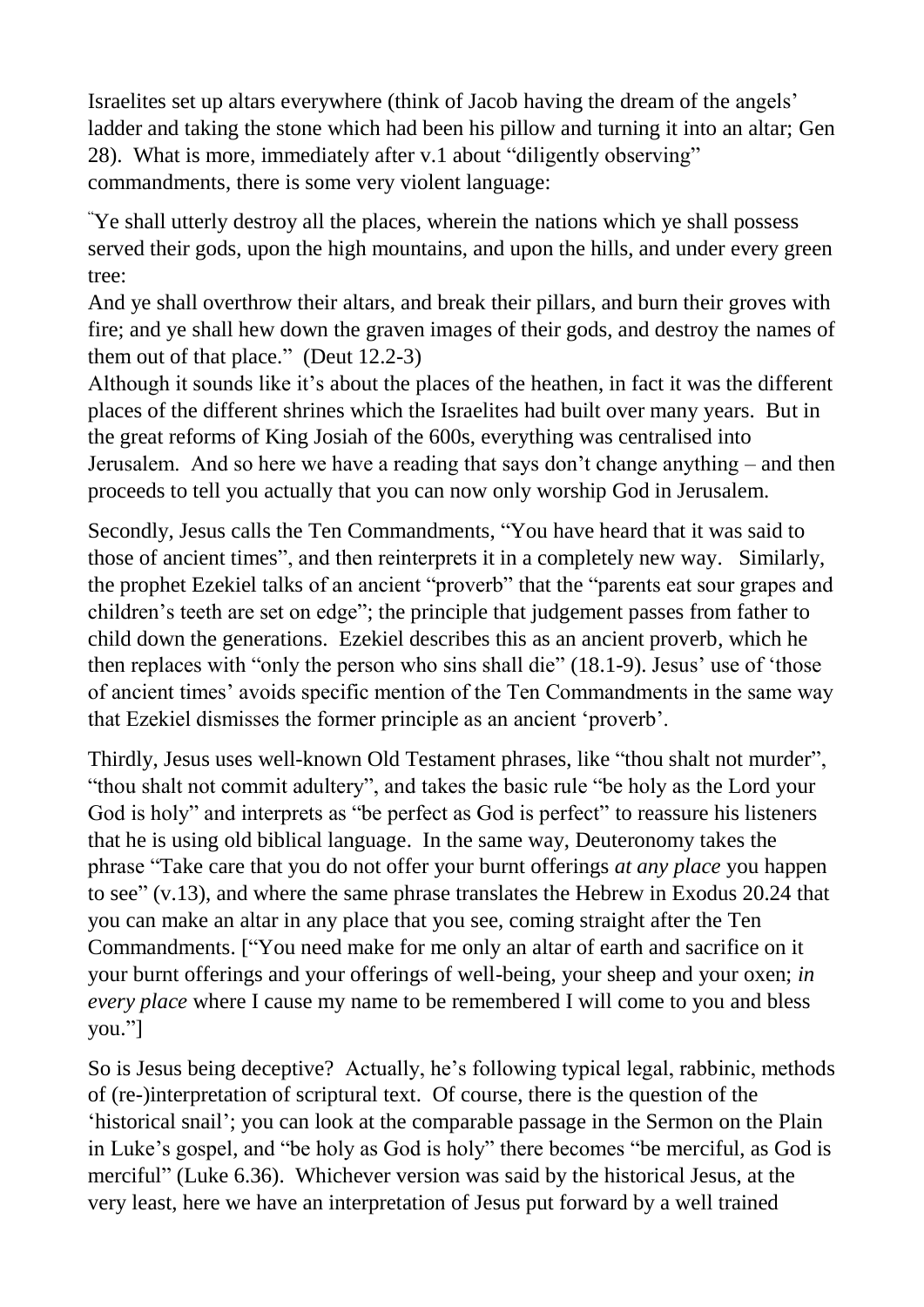Jewish scribe, namely Matthew, who says at the end of the chapter on the parables, "every scribe who has been trained for the kingdom of heaven is like the master of a household who brings out of his treasure what is new and what is old. When Jesus had finished these parables, he left that place." (Matt 13.52-53).

The purpose of course in both Jesus' and Matthew's and the rabbis' usage, and one I would commend to you, is to enable the law to speak to current issues through such reinterpretation – rather than abrogation.

### **Modern examples**

A couple of quick modern examples. I've spent a lot of time in South Africa, working on the understanding of the Bible both to support apartheid and to defeat it. And it's odd when I say the word to 'support', but the Afrikaners were in fact French Huguenots who escaped persecution in Catholic France, into Holland, onto leaky boats, who finally made it down to the Cape, where they discovered a land flowing with milk and honey, and Cape apples, and wonderful vineyards, and said 'God has brought us to the promised land, we are like the chosen people in Exodus'. Not surprisingly, they then followed through what the Israelites did in the promised land by enslaving the natives and forbidding marriage with them. However, Archbishop Tutu and the black liberation theology movement also used that same story from Exodus. The difference was, in the Afrikaners' reading, the Egyptian oppressors represented the French and the British, and they were the chosen people themselves; whereas in Archbishop Tutu and black theology's version, the Afrikaners were the Egyptian oppressors, and they were the chosen people. So you see how a different interpretation of the same story makes a radical difference.

And that's been true as biblical scholars have grappled with issues like slavery, which used to bethought was perfectly biblical; over the position of women and leading to the ordination and consecration of women bishops; over the debates about homosexuality and gay marriage - and one has to ask the question, how long the national church can go on asking for exemption from basic legal human rights granted within the legal system of our country. Is further (re-)interpretation of the scriptural text needed here too?

## **Conclusion**

So today we face enormous turmoil in Europe, in the British Isles, in the United Kingdom, even to the threat of the breakup of the UK, and hard borders in Ireland, or the independence of Scotland; the rise of the right and nationalism and demagoguery across Europe, and the threat or even the possibility of the break up of the EU itself – not to mention of course, events on the other side of the pond with President Trump.